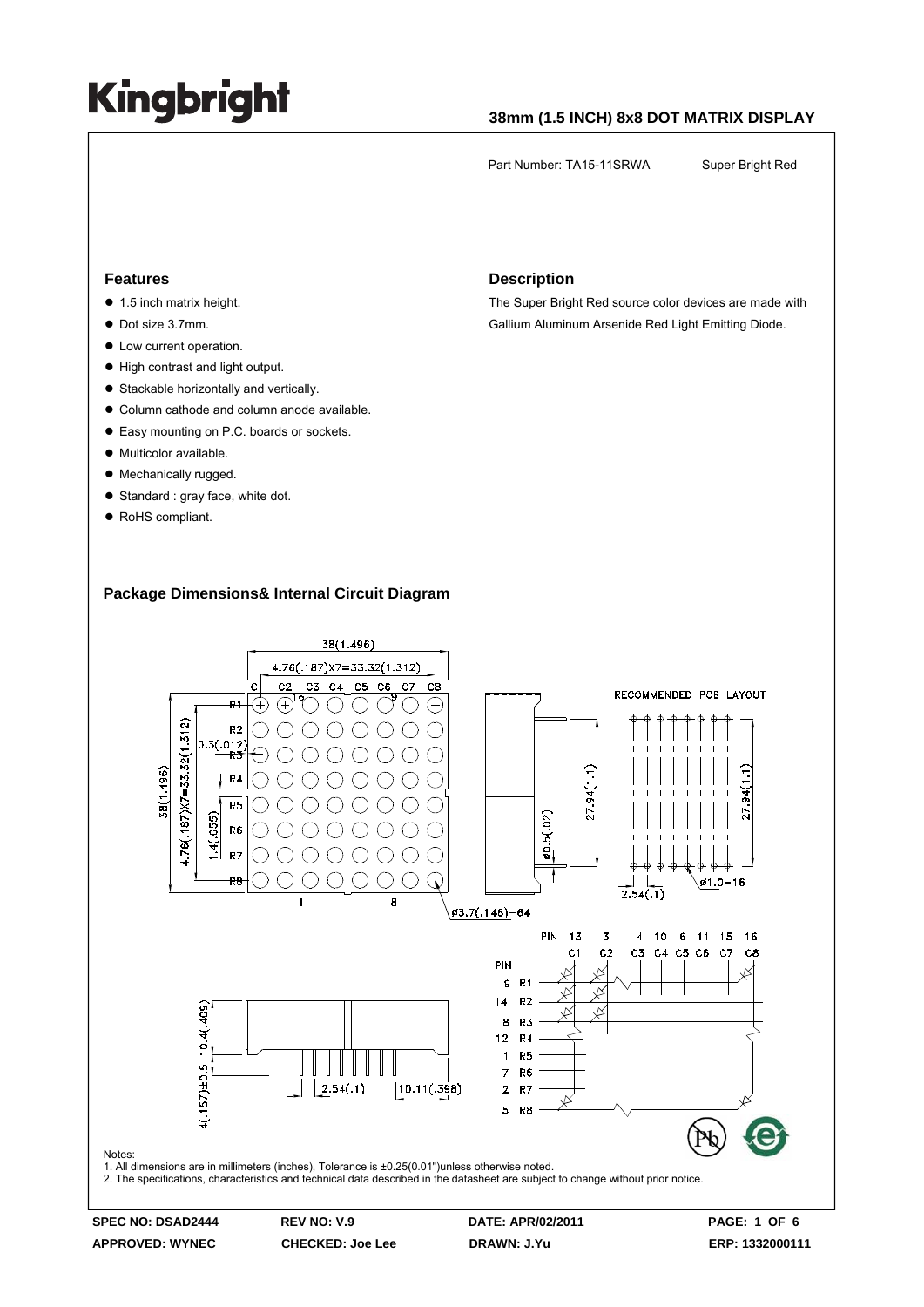| <b>Selection Guide</b> |                           |                |                        |       |                    |  |  |  |  |  |
|------------------------|---------------------------|----------------|------------------------|-------|--------------------|--|--|--|--|--|
| Part No.               | <b>Dice</b>               | Lens Type      | Iv (ucd) [1]<br>@ 10mA |       | <b>Description</b> |  |  |  |  |  |
|                        |                           |                | Min.                   | Typ.  |                    |  |  |  |  |  |
| TA15-11SRWA            | Super Bright Red (GaAlAs) | White Diffused | 21000                  | 49000 | Column Anode       |  |  |  |  |  |

Note:

1. Luminous intensity/ luminous Flux: +/-15%.

**Electrical / Optical Characteristics at TA=25°C**

| Symbol              | <b>Parameter</b>         | <b>Device</b>    | Typ. | Max. | <b>Units</b> | <b>Test Conditions</b> |
|---------------------|--------------------------|------------------|------|------|--------------|------------------------|
| λpeak               | Peak Wavelength          | Super Bright Red | 660  |      | nm           | $IF=20mA$              |
| <b>AD [1]</b>       | Dominant Wavelength      | Super Bright Red | 640  |      | nm           | $IF=20mA$              |
| $\Delta\lambda$ 1/2 | Spectral Line Half-width | Super Bright Red | 20   |      | nm           | $IF=20mA$              |
| C                   | Capacitance              | Super Bright Red | 45   |      | pF           | $V_F = 0V$ : f = 1MHz  |
| VF [2]              | <b>Forward Voltage</b>   | Super Bright Red | 1.85 | 2.5  | v            | $IF=20mA$              |
| <b>IR</b>           | <b>Reverse Current</b>   | Super Bright Red |      | 10   | uA           | $V_R = 5V$             |

Notes:

1.Wavelength: +/-1nm.

2. Forward Voltage: +/-0.1V.

#### **Absolute Maximum Ratings at TA=25°C**

| <b>Parameter</b>                                                | <b>Super Bright Red</b>              | <b>Units</b> |
|-----------------------------------------------------------------|--------------------------------------|--------------|
| Power dissipation                                               | 75                                   | mW           |
| DC Forward Current                                              | 30                                   | mA           |
| Peak Forward Current [1]                                        | 155                                  | mA           |
| Reverse Voltage                                                 | 5                                    | v            |
| Operating / Storage Temperature                                 | -40 $^{\circ}$ C To +85 $^{\circ}$ C |              |
| 260°C For 3-5 Seconds<br>Lead Solder Temperature <sup>[2]</sup> |                                      |              |

Notes:

1. 1/10 Duty Cycle, 0.1ms Pulse Width.

2. 2mm below package base.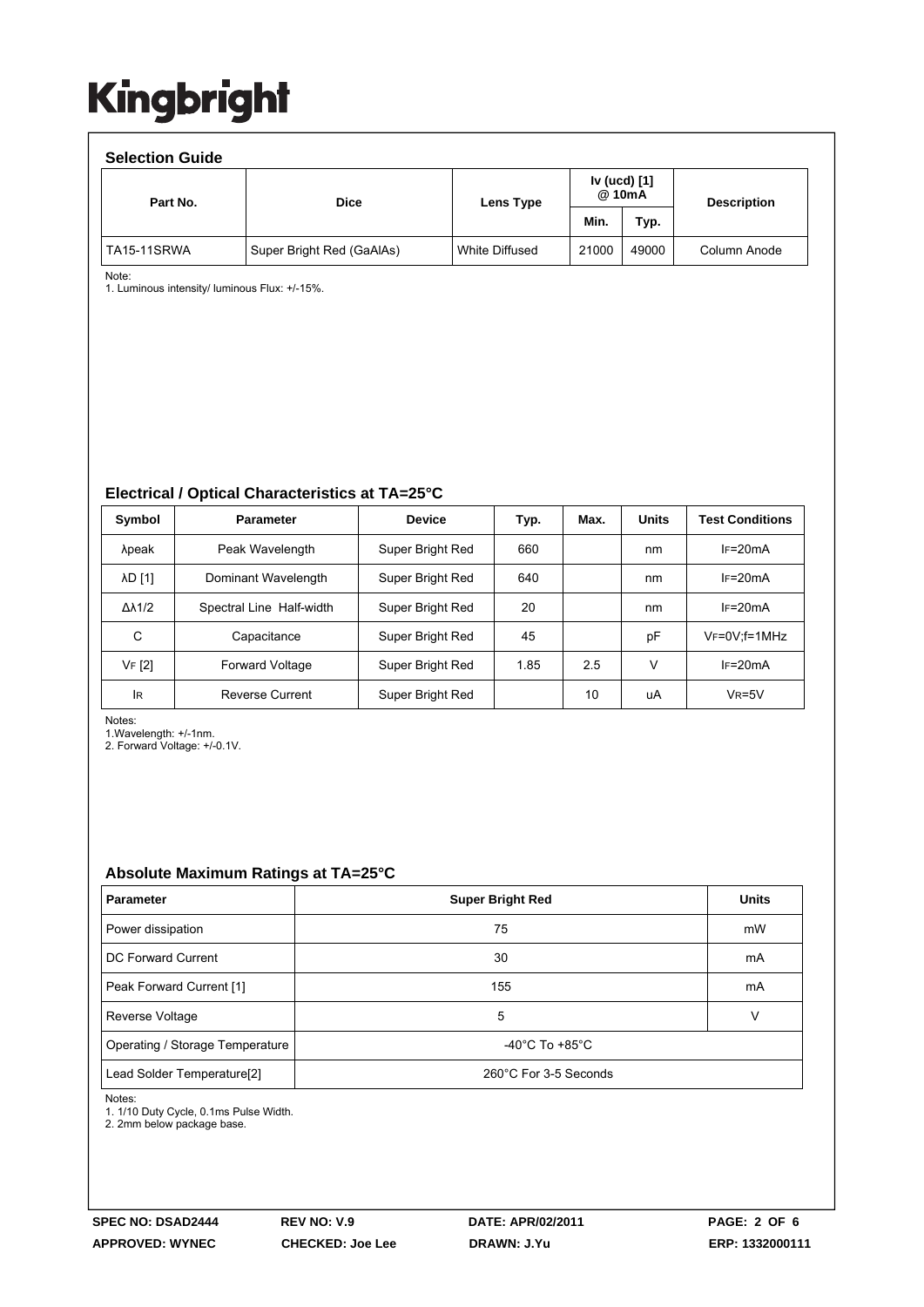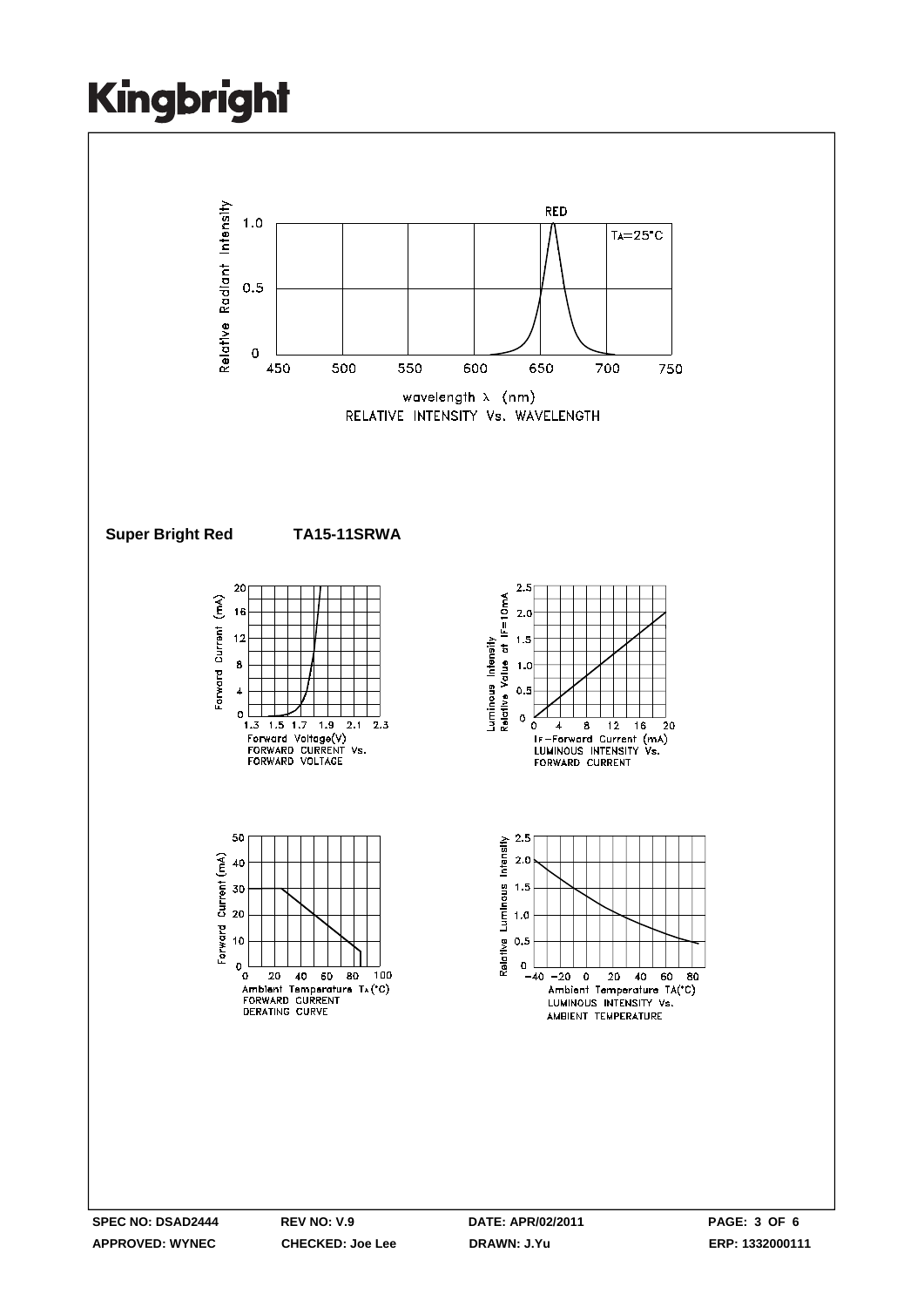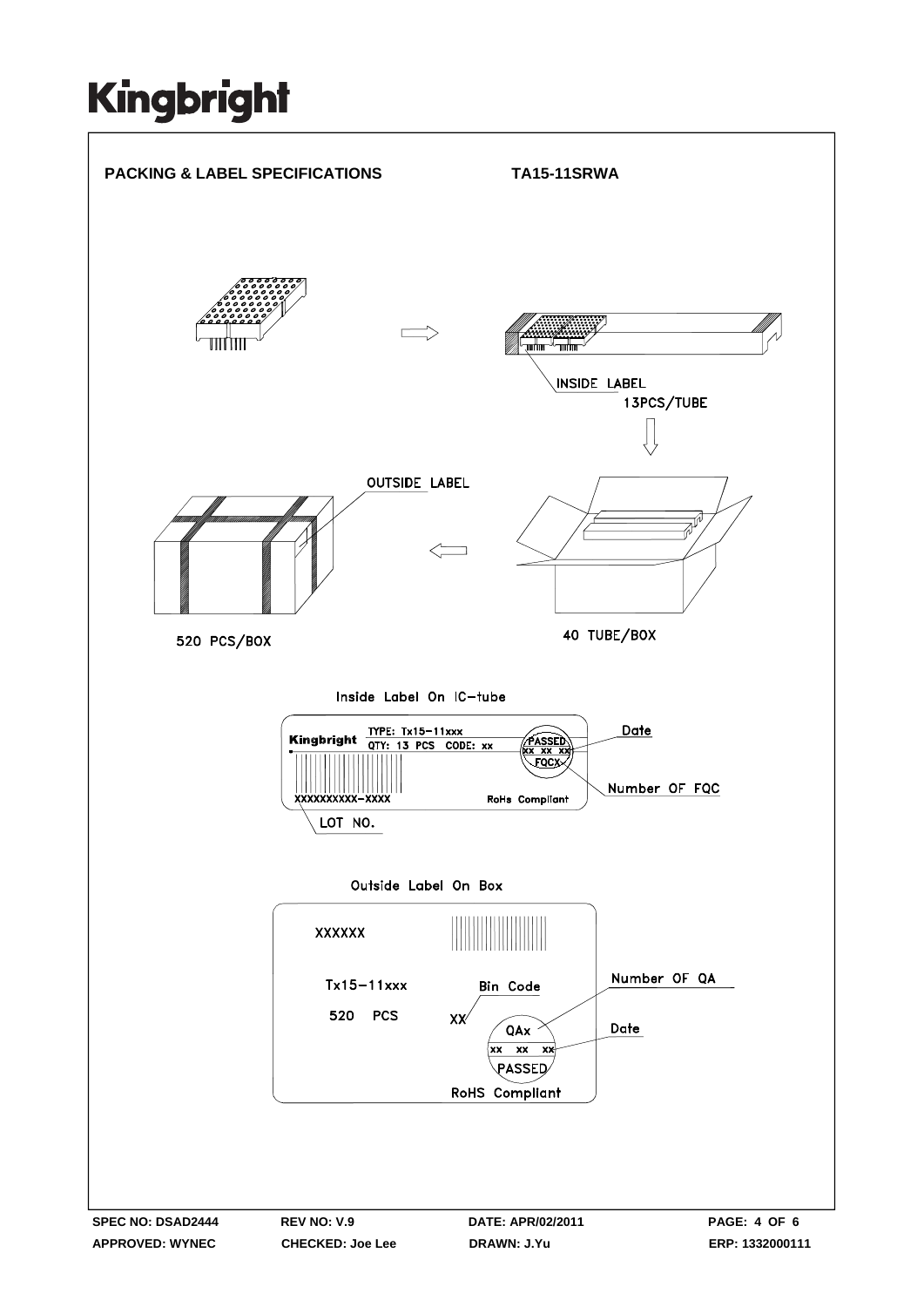